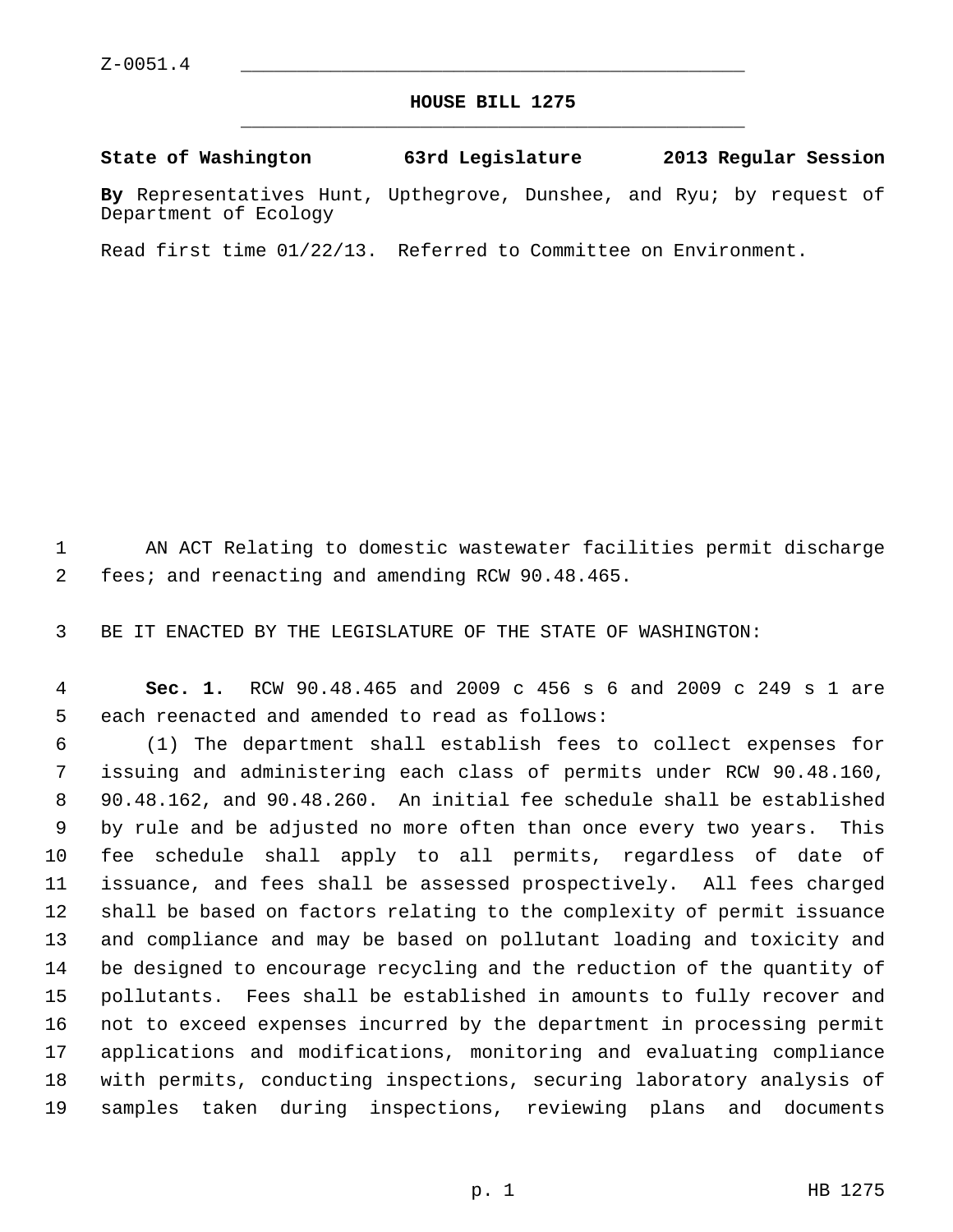1 directly related to operations of permittees, overseeing performance of 2 delegated pretreatment programs, and supporting the overhead expenses 3 that are directly related to these activities.

 4 (2)(a) The annual fee paid by a municipality, as defined in 33 5 U.S.C. Sec. 1362, for all domestic wastewater facility permits issued 6 under RCW 90.48.162 and 90.48.260 (( $shall not exceed the total of$ )) is 7 the greater of:

8 (i) A minimum fee adopted by the department by rule; or

9 (ii) A maximum ((of eighteen)) not to exceed twenty cents per month 10 per residence or residential equivalent contributing to the 11 municipality's wastewater system.

 (b) Beginning July 1, 2015, the limitation on monthly per residence or residential equivalent paid by a municipality in (a)(ii) of this subsection rises each year in accordance with the fiscal growth factor as provided in chapter 43.135 RCW.

16 (3) The department shall ensure that indirect dischargers do not 17 pay twice for the administrative expense of a permit. Accordingly, 18 administrative expenses for permits issued by a municipality under RCW 19 90.48.165 are not recoverable by the department.

20 (4) In establishing fees, the department shall consider the 21 economic impact of fees on small dischargers and the economic impact of 22 fees on public entities required to obtain permits for storm water 23 runoff and shall provide appropriate adjustments.

24 (5) The fee for an individual permit issued for a dairy farm as 25 defined under chapter 90.64 RCW shall be fifty cents per animal unit up 26 to one thousand two hundred fourteen dollars for fiscal year 1999. The 27 fee for a general permit issued for a dairy farm as defined under 28 chapter 90.64 RCW shall be fifty cents per animal unit up to eight 29 hundred fifty dollars for fiscal year 1999. Thereafter, these fees may 30 rise in accordance with the fiscal growth factor as provided in chapter 31 43.135 RCW.

32 (6) ((The fee for)) A general permit or an individual permit 33 developed solely as a result of the federal court of appeals decision 34 in *Headwaters, Inc. v. Talent Irrigation District*, 243 F.3rd 526 (9th 35 Cir. 2001) ((is limited, until June 30, 2003, to a maximum of three 36 hundred dollars. Such a permit)) is required only, and as long as, the 37 interpretation of this court decision is not overturned or modified by 38 future court rulings, administrative rule making, or clarification of